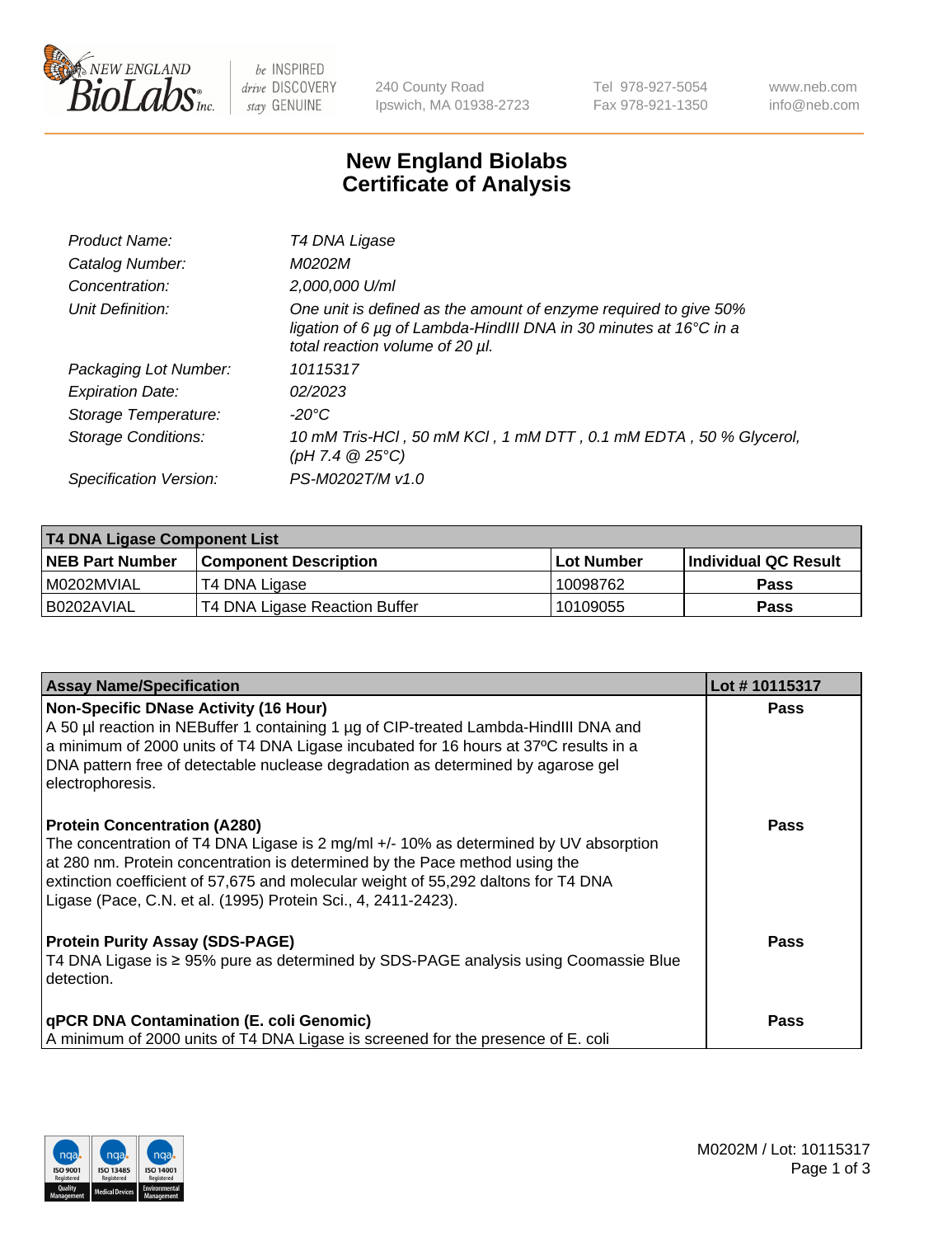

be INSPIRED drive DISCOVERY stay GENUINE

240 County Road Ipswich, MA 01938-2723 Tel 978-927-5054 Fax 978-921-1350

www.neb.com info@neb.com

| <b>Assay Name/Specification</b>                                                                                                                                                                                                                                                                                                                                      | Lot #10115317 |
|----------------------------------------------------------------------------------------------------------------------------------------------------------------------------------------------------------------------------------------------------------------------------------------------------------------------------------------------------------------------|---------------|
| genomic DNA using SYBR® Green qPCR with primers specific for the E. coli 16S rRNA<br>locus. Results are quantified using a standard curve generated from purified E. coli<br>genomic DNA. The measured level of E. coli genomic DNA contamination is ≤ 1 E. coli<br>genome.                                                                                          |               |
| <b>RNase Activity (Extended Digestion)</b><br>A 10 µl reaction in NEBuffer 4 containing 40 ng of a 300 base single-stranded RNA<br>and a minimum of 1 µl of T4 DNA Ligase is incubated at 37°C. After incubation for 16<br>hours, >90% of the substrate RNA remains intact as determined by gel electrophoresis<br>using fluorescent detection.                      | <b>Pass</b>   |
| <b>Single Stranded DNase Activity (FAM-Labeled Oligo)</b><br>A 50 µl reaction in CutSmart® Buffer containing a 20 nM solution of a fluorescent<br>internal labeled oligonucleotide and a minimum of 10,000 units of T4 DNA Ligase<br>incubated for 16 hours at 37°C yields <5% degradation as determined by capillary<br>electrophoresis.                            | <b>Pass</b>   |
| DNase Activity (Labeled Oligo, 3' extension)<br>A 50 µl reaction in CutSmart® Buffer containing a 20 nM solution of a fluorescent<br>labeled double-stranded oligonucleotide containing a 3' extension and a minimum of<br>10,000 units of T4 DNA Ligase incubated for 16 hours at 37°C yields <5% degradation<br>as determined by capillary electrophoresis.        | <b>Pass</b>   |
| <b>DNase Activity (Labeled Oligo, 5' extension)</b><br>A 50 µl reaction in CutSmart® Buffer containing a 20 nM solution of a fluorescent<br>labeled double-stranded oligonucleotide containing a 5' extension and a minimum of<br>10,000 units of T4 DNA Ligase incubated for 16 hours at 37°C yields <5% degradation<br>as determined by capillary electrophoresis. | <b>Pass</b>   |
| <b>Double Stranded DNase Activity (Labeled Oligo)</b><br>A 50 µl reaction in CutSmart® Buffer containing a 20 nM solution of a fluorescent<br>labeled double-stranded oligonucleotide containing a blunt end and a minimum of<br>10,000 units of T4 DNA Ligase incubated for 16 hours at 37°C yields <5% degradation<br>as determined by capillary electrophoresis.  | <b>Pass</b>   |
| <b>Endonuclease Activity (Nicking)</b><br>A 50 µl reaction in NEBuffer 1 containing 1 µg of supercoiled PhiX174 DNA and a<br>minimum of 2000 units of T4 DNA Ligase incubated for 4 hours at 37°C results in <10%<br>conversion to the nicked form as determined by agarose gel electrophoresis.                                                                     | <b>Pass</b>   |
| <b>Exonuclease Activity (Radioactivity Release)</b><br>A 50 µl reaction in NEBuffer 1 containing 1 µg of a mixture of single and<br>double-stranded [3H] E. coli DNA and a minimum of 2000 units of T4 DNA Ligase                                                                                                                                                    | <b>Pass</b>   |